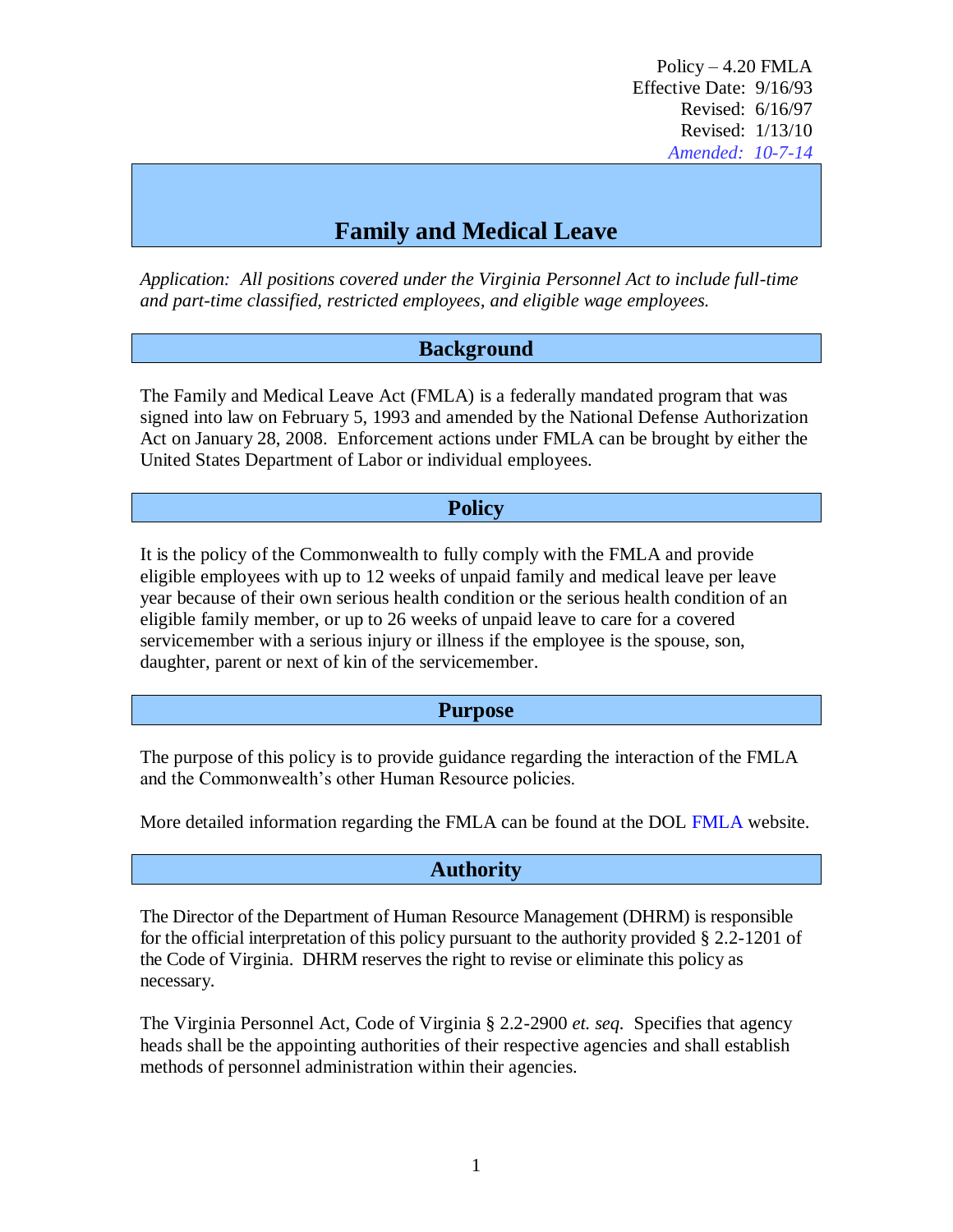Agencies may supplement this policy to accommodate specific business needs. Supplemental policies must be consistent with the provisions of DHRM policy and must be communicated to all agency employees.

## **Related Policies**

Policy 1.30 – Layoff

Policy 1.57 – Severance Benefits

Policy 1.61 – Telework

Policy 2.10 – Hiring

Policy 2.20 – Types of Employment

Policy 4.10 – Annual Leave

Policy 4.30 – Leave Policies – General Provisions

Policy 4.35 – Leave Sharing

Policy 4.37 – Leave to Donate Bone Marrow and Organs

Policy 4.52 – Public Health Emergency Leave

Policy 4.55 – Sick Leave

Policy 4.57 – Virginia Sickness and Disability Program

Policy 4.60 – Workers' Compensation

Policy 6.10 – Personnel Records Management

## **Eligibility**

All full-time and part-time classified, restricted and wage employees who have been employed by the Commonwealth for a total of at least 12 months in the past seven years and have worked for at least 1,250 hours in the previous 12-month period are eligible. Eligibility determinations are made as of the date that the family and medical leave is to begin.

Note: Employees who are not eligible for family and medical leave at the beginning of a period of approved leave may become eligible during this period and begin family and medical leave once he/she meets the eligibility requirements.

## **Leave Amount**

If eligible, an employee is entitled to receive up to 12 weeks of unpaid family and medical leave per leave year on either a continuous, intermittent, or reduced leave schedule basis for any one or more of the following reasons: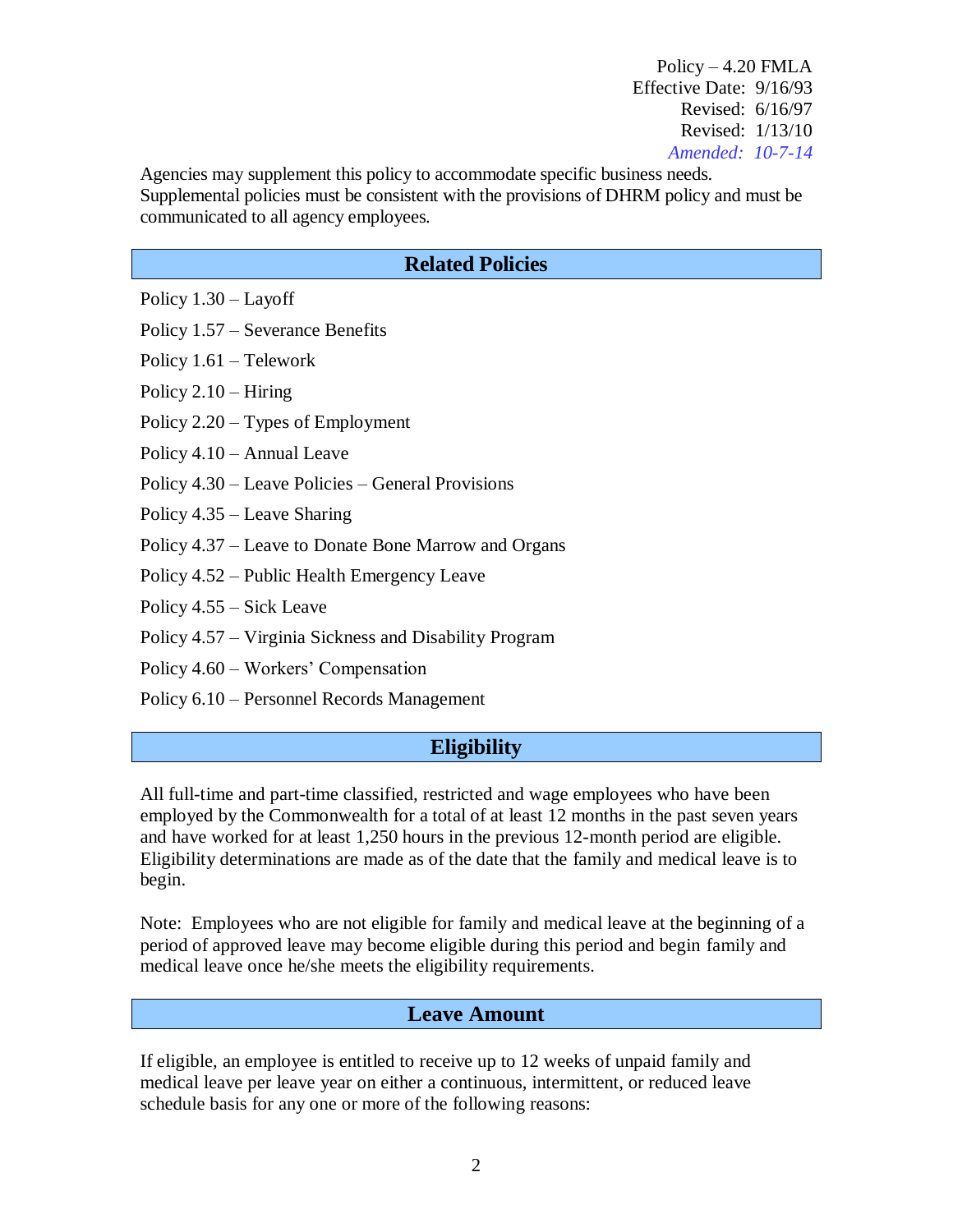- The prenatal care for or the birth of a child, and to care for the newborn child.
- Placement of a child with the employee for adoption or foster care.
- To care for the spouse, son, daughter or parent with a serious health condition.
- Because of a serious health condition which renders the employee unable to perform the functions of his/her position.
- Because of any qualifying exigency arising out of the fact that the employee's spouse, son, daughter, or parent is a covered military member on active duty, or has been notified of an impending call or order to active duty in support of a contingency operation.

Eligible part-time employees may take up to 12 weeks of unpaid family and medical leave per leave year for the reasons listed above. Hours taken will be counted on a prorated basis corresponding to the percentage of hours they normally are scheduled to work during a calendar year.

Example: A part-time employee works 25 hours per week year-round. During any 12 week period, she works a total of 300 hours. Therefore, if intermittent leave is taken, she may take up to 300 hours of family and medical leave in a calendar year.

Eligible wage employees may take up to 12 weeks of unpaid family and medical leave per leave year for the reasons listed above. Actual hours taken will be counted on a prorated basis corresponding to the percentage of hours they normally are scheduled to work during the 365-day period prior to the date family and medical leave is scheduled to begin.

Note: Spouses employed by the same agency are limited in the amount of family and medical leave they may take for the birth and care of a newborn child, or the placement of a child for adoption or foster care to a combined total of 12 weeks. Leave for birth and care, or placement for adoption or foster care, must conclude within 12 months of the birth or placement.

# **Paid Leave**

Employees have the option of using paid leave, as appropriate under each particular leave policy, for absences covered under family and medical leave. An agency may designate such leave as family and medical leave, if it meets the conditions set forth in this policy. Note: Other leave policies have not changed as a result of this policy.

If an employee's accrued leave balances are used for family and medical leave, then agencies are required to provide only the number of unpaid workdays which, when combined with the number of days of other leave taken, equal a total of 60 workdays or 480 work hours.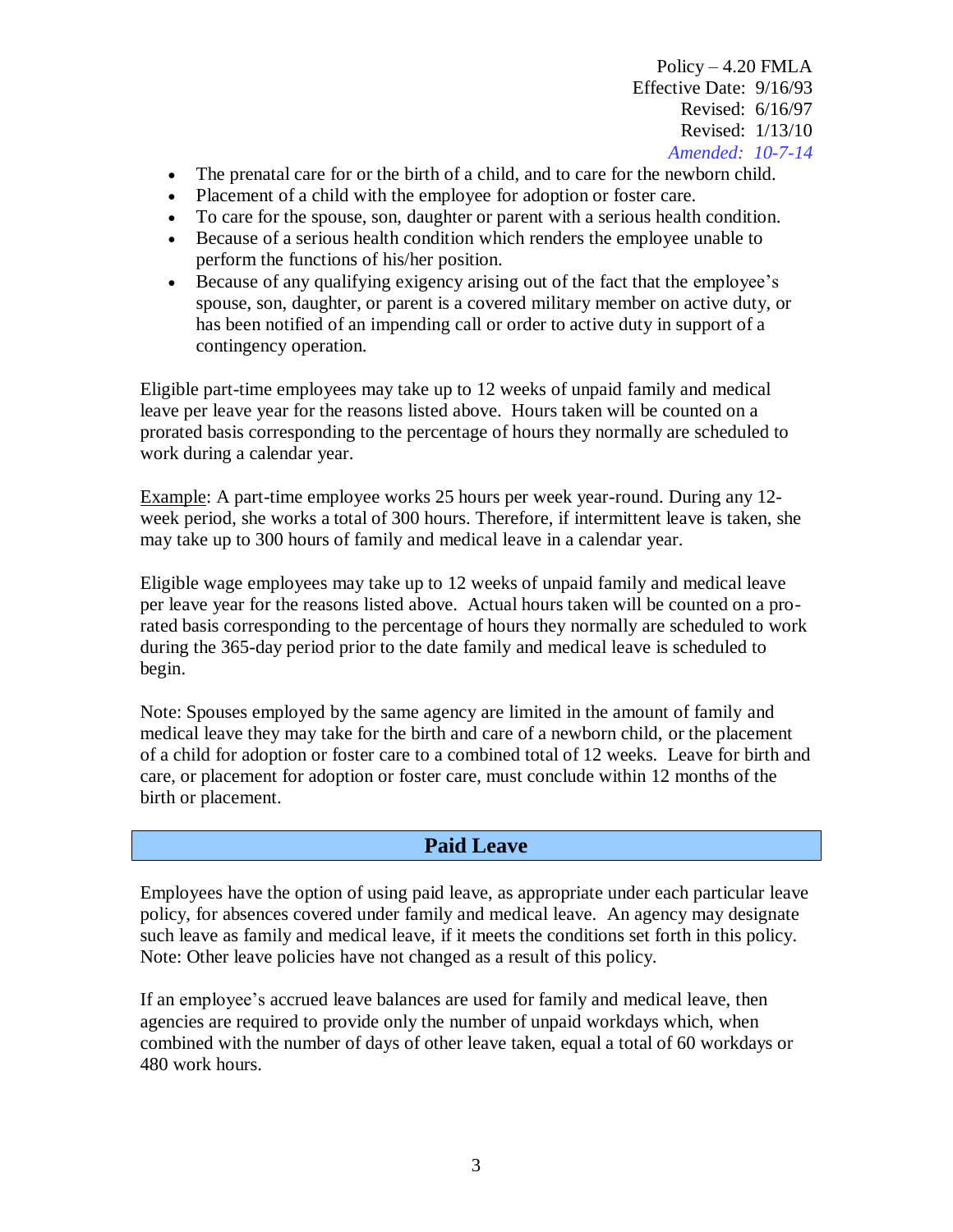Example: An employee uses 3 days of sick leave and 18 days of annual leave to care for a parent who has a serious health condition. His/her agency must allow him/her to take an additional 39 days of unpaid leave if he/she requests such.

## **Intermittent Leave or Reduced Leave Schedule**

When medically necessary because of an eligible employee's own serious health condition or the serious health condition of a child, spouse or parent, an employee may take family or medical leave on an intermittent leave basis or work a reduced schedule, not to exceed 480 hours for full-time employees.

Employees who take intermittent leave or work a reduced schedule may either use their available paid leave balances as permitted by each specific leave policy or take unpaid family and medical leave.

Employees do not accrue annual and sick leave for pay periods when they are on leave without pay status during family and medical leave.

*If approval is granted by agency management in advance, an employee may take leave intermittently or on a reduced schedule to care for a newborn child, or a child that has been placed with the employee for adoption or foster care.* 

When the conditions noted above are applicable, the agency may temporarily transfer the employee to another position that better accommodates the intermittent leave or reduced schedule as long as the new position carries equivalent pay and benefits.

## **Employee Responsibility**

An employee should submit a written request for family and medical leave at least 30 calendar days prior to the anticipated leave begin date or as soon as practicable in unforeseen circumstances. If an employee is not able to provide notice because of an illness or injury, notice may be given by a family member or a spokesperson as soon as practicable.

Note: An employee must comply with agency leave request procedures, absent unusual circumstances. Failure to do so may be grounds for delaying or denying an employee's request of FMLA qualifying leave.

## **Certification of Need for Leave**

The agency may require that a request for family and medical leave be supported by a Health Care Professional's (HCP) certification of the medical condition of the person affected.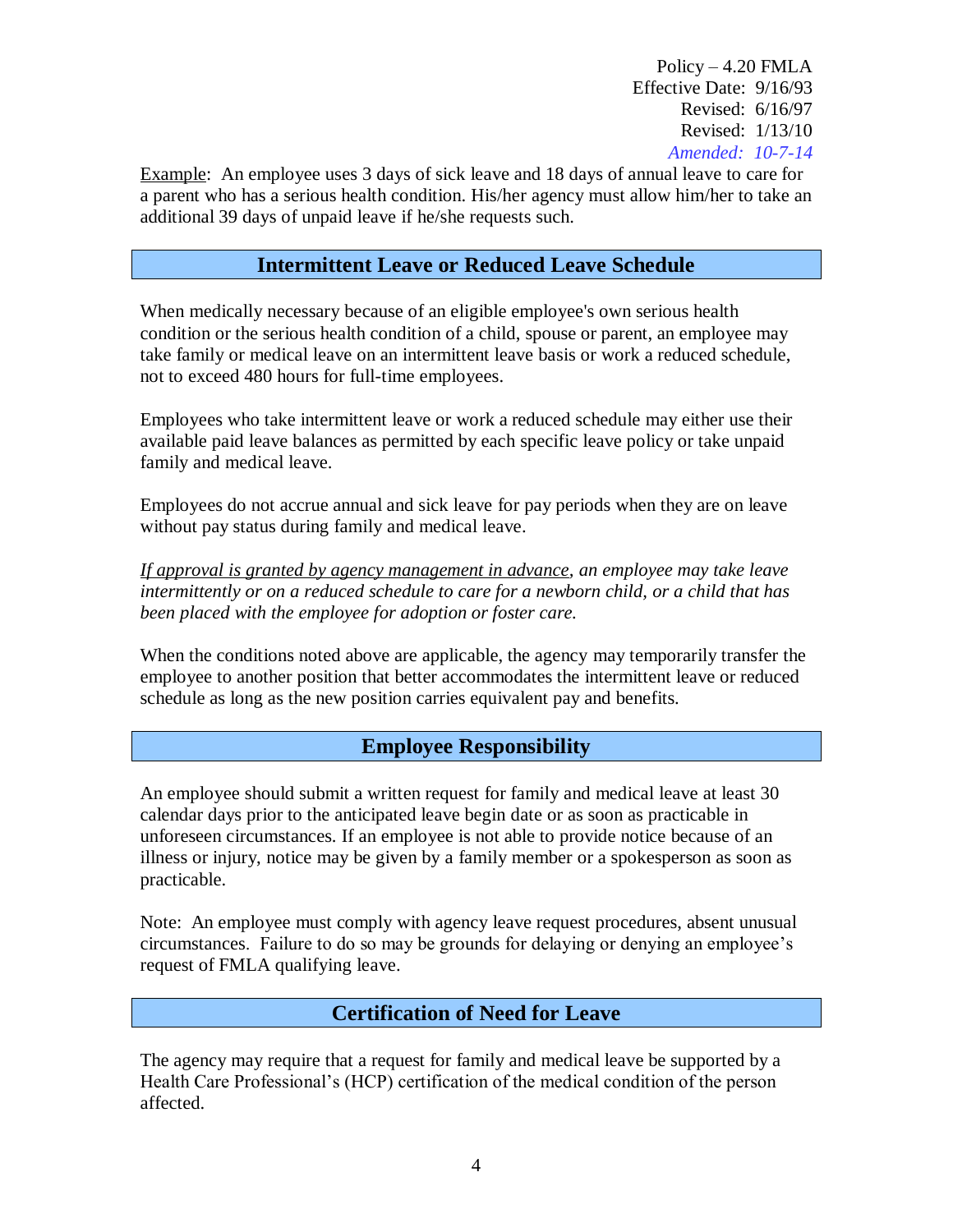When leave is for the employee's own serious health condition, the health care provider should complete the ["Certification of Health Care Provider for Employee's Serious](http://www.dol.gov/whd/forms/WH-380-E.pdf)  [Health Condition"](http://www.dol.gov/whd/forms/WH-380-E.pdf) form (U.S. Department of Labor Form WH-380-E) to satisfy the certification requirement.

Note: VSDP claim approval documentation shall be accepted for FMLA purposes.

When leave is for a family member's serious health condition, the health care provider should complete the ["Certification of Health Care Provider for Family Member's Serious](http://www.dol.gov/whd/forms/WH-380-F.pdf)  [Health Condition"](http://www.dol.gov/whd/forms/WH-380-F.pdf) form (U.S. Department of Labor Form WH-380-F). Medical certification is required except in the case of birth, adoption, or foster placement. Other confirmation may be required in the case of adoption or foster placement.

Medical certification shall be obtained by the employee and returned to his/her agency within 15 calendar days of the request or upon return to work from an absence that may qualify as FMLA leave (absent extenuating circumstances). If an employee fails to provide certification, recertification, or clarification in a timely manner then the agency may deny FMLA leave until the required certification is provided.

## **Leave Because of a Qualifying Exigency**

An employee may take family and medical leave for qualifying exigencies while his or her spouse, son, daughter, or parent who is a member of a regular component of the Armed Forces, or a member of the National Guard or Reserves is on active duty or called to active duty status in support of a contingency operation. .

The employee should submit a complete and sufficient ["Certification of Qualifying](http://www.dol.gov/whd/forms/WH-384.pdf)  [Exigency for Military Family Leave"](http://www.dol.gov/whd/forms/WH-384.pdf) (U.S. Department of Labor Form WH-384) form and submit it to his or her Human Resource department or supervisor.

The first time an employee requests leave because of a qualifying exigency, he or she must provide a copy of the covered military member's active duty orders or other documentation issued by the military. This documentation must include the dates of the covered military member's active duty service. This information need only be provided once. A copy of new active duty orders or other documentation issued by the military shall be provided if the need for leave because of a qualifying exigency arises out of a different active duty or call to active duty status of the same or a different covered military member.

#### **Leave to Care for a Covered Servicemember**

An eligible employee is entitled to receive up to 26 weeks of unpaid leave during a single 12-month period to care for a covered servicemember with a serious injury or illness if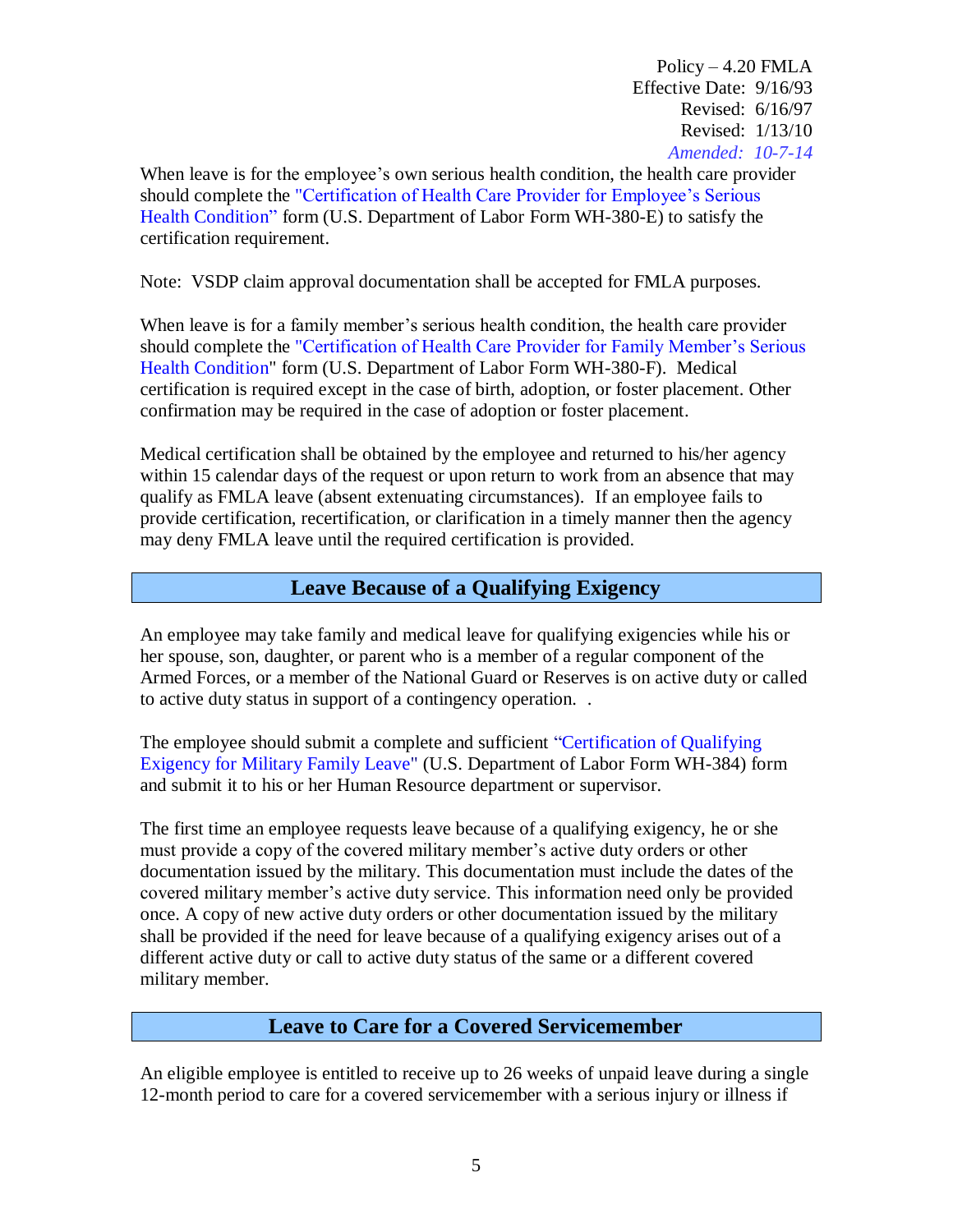the employee is the spouse, son, daughter, parent or next of kin of the servicemember. The single 12-month period commences the first day leave is taken to care for the covered servicemember and expires 12 months later.

Note: An eligible employee is entitled to a combined total of 26 weeks of unpaid leave during a single 12-month period for any FMLA-qualifying reason.

Example: An eligible employee may take 16 weeks of family and medical leave to care for a covered servicemember and 10 weeks of family and medical leave to care for a newborn child.

The employee should submit a complete and sufficient ["Certification for Serious Injury](http://www.dol.gov/whd/forms/WH-385.pdf)  [or Illness of Covered Servicemember"](http://www.dol.gov/whd/forms/WH-385.pdf) form (U.S. Department of Labor Form WH-385) to his or her Human Resources department or supervisor.

## **Agency Actions**

Agencies must grant an eligible employee's request to take up to 12 weeks of family and medical leave, or 26 weeks of leave to care for a covered servicemember, during a leave year or 12-month period, as applicable, for the reasons stated above.

Upon receiving a request for family and medical leave the agency must notify the employee of their eligibility for FMLA within five business days. The agency may require certification for leave requested for an employee's serious health condition, for his or her family member's serious health condition, or for the serious injury or illness of a covered service member, before granting family and medical leave. The agency should provide the employee with a completed ["Notice of Eligibility and Rights &](http://www.dol.gov/whd/forms/WH-381.pdf)  [Responsibilities"](http://www.dol.gov/whd/forms/WH-381.pdf) form (U.S. Department of Labor Form WH-381).

Agencies must make a determination on a family and medical leave request within five business days of receiving sufficient information to make a determination. Once a determination has been made, agencies should provide notification to their employees using the ["Designation Notice"](http://www.dol.gov/whd/forms/WH-382.pdf) form (U.S. Department of Labor Form WH-382).

The agency may designate family and medical leave for an employee if notified that the employee has a serious health condition, rather than wait for the employee to request it.

#### **Returning from Leave**

Upon returning from family and medical leave, an employee is entitled to be reinstated to their original position, or an "equivalent position." During periods of family and medical leave agencies can require their employees to report periodically on their status and intent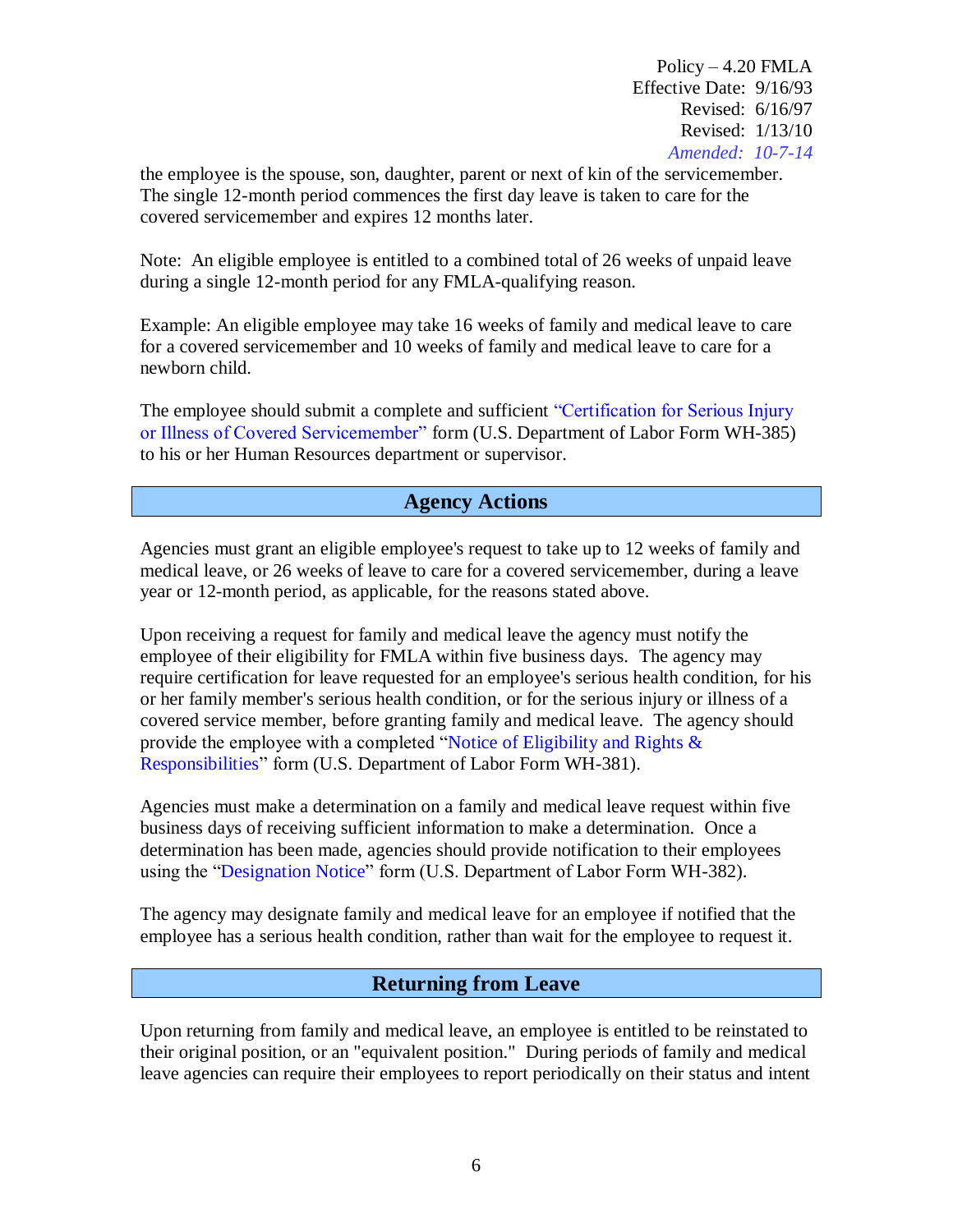to return to work, and can require certification from health care providers that employees are able to return to work.

#### **Status of Benefits during Periods of FML**

Agencies will continue to contribute to the health insurance premiums of salaried employees who are using paid leave, as appropriate under each particular leave policy, for absences covered the provisions of the FMLA. An employee who is on paid leave under FMLA will pay the same portion of their health insurance premiums as they would if they were not on leave.

Agencies will continue to contribute to the health insurance premiums of salaried employees who are on leave without pay under the provisions of FMLA. The employee's premium contributions will be handled as if they were on leave without pay for other reasons. Premiums are due to agencies by the first day of each month of coverage. If the employee fails to make premium payments, agencies will follow the same procedures to terminate coverage as they would if employees failed to pay premiums while on leave without pay for other reasons.

If an employee fails to return to work at the end of leave under FMLA, his/her agency may recover from them the Commonwealth's share of premiums paid during the period of leave without pay. However, there will be no recovery of premium if the employee fails to return to work as a result of the onset, recurrence, or continuation of serious health conditions that entitle them to leave to care for themselves or for a family member; or other circumstances beyond the employee's control.

Other employee benefits shall be treated as follows:

**Performance increases** - employee eligibility for performance increases will be determined in accordance with the Performance Planning and Evaluation policy or enabling legislation.

**Life insurance** - agencies will continue to pay life insurance premiums while employees are on family and medical leave.

**Leave accrual** - employees will not accrue annual or sick leave hours during any period of leave without pay, or after 90 calendar days on leave with pay.

**Retirement -** Retirement contributions (including the component to fund the retiree health credit) will be made for any pay period in which qualifying compensation has been received by the employee. Retirement contributions will not be made for any pay period in which no qualifying compensation has been received by the employee (i.e., the employee was on leave without pay for the entire pay period).

**Other -** Service credit toward sick leave payout - employee's periods of unpaid family and medical leave exceeding 14 consecutive calendar days are not credited as service time toward the required five years of continuous state service which employees must have in order to receive payment for sick leave balances when they separate from state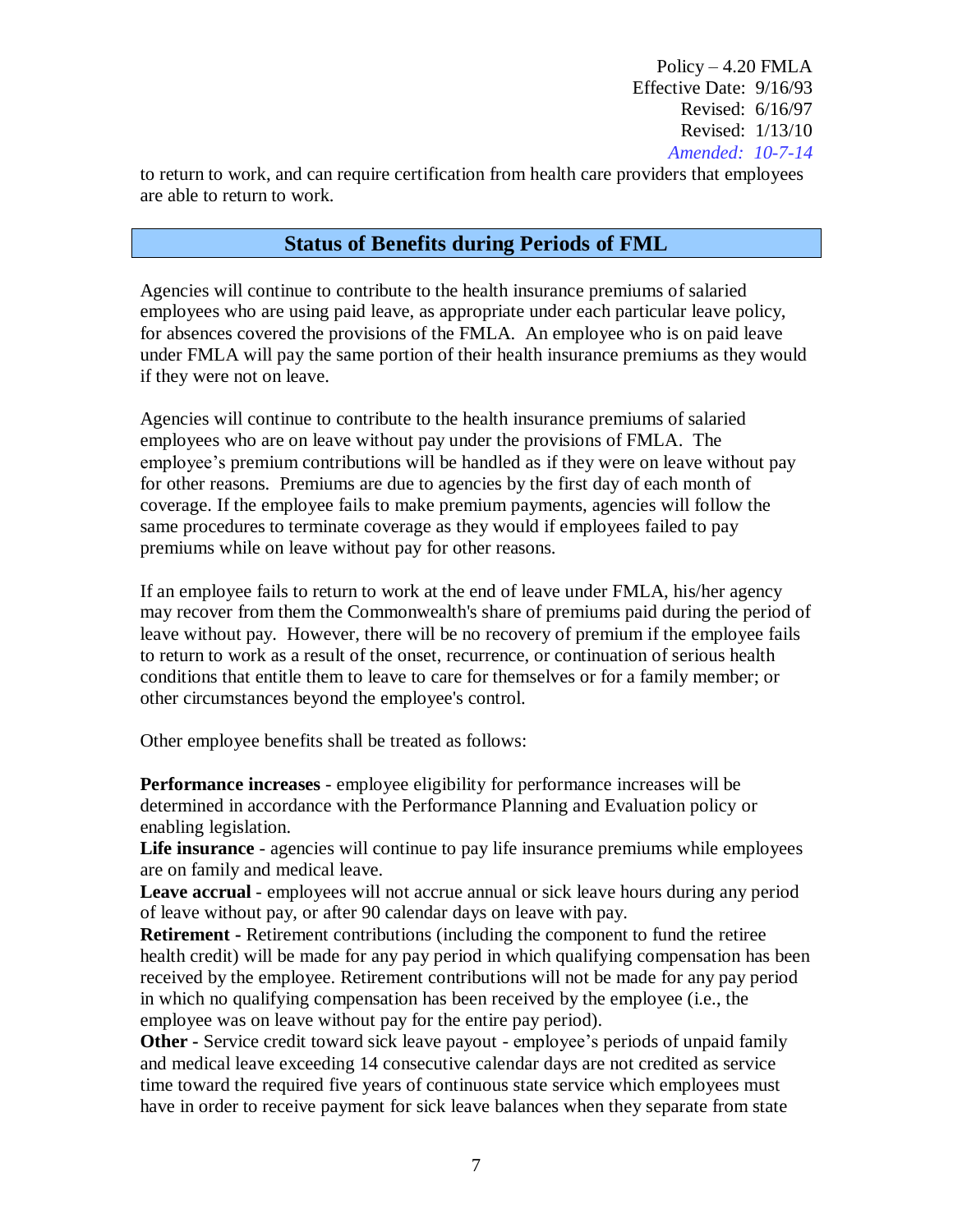employment.

Next Annual Leave Anniversary Dates - when more than 14 consecutive calendar days of unpaid family and medical leave are taken, employees will be placed on inactive service status and their next annual leave anniversary dates will be advanced according to the length of time taken on unpaid family leave.

Family and medical leave without pay should be keyed in as a PSE003 transaction, with the FMLA Code changed to "Y" in the Personnel Management Information System (PMIS) when more than 14 consecutive calendar days for FMLA are taken.

## **FMLA Records Management**

Agencies must make, keep and preserve records pertaining to their obligations under FMLA. Records must be kept for at least three years and must include the information listed below:

- Basic payroll and identifying employee data, including: name, address, and occupation; rate or basis of pay and terms of compensation; daily and weekly hours worked per pay period; additions to or deductions from wages; and total compensation paid.
- Leave designated as FMLA leave, both paid and unpaid, and the dates employees took it. (If FMLA leave is taken in increments of less than a day, the hours must be noted.)
- Copies of employee's notices of leave furnished to agency.
- Any documents (including written and electronic records) describing employee benefits or agency policies and practices regarding the taking of paid and unpaid leaves.
- Records of premium payments.
- Records of any dispute between the agency and an employee regarding designation of leave as FMLA leave, including any written statement from the agency or employee of the reasons for the designation and for the disagreement.

Records and documents relating to medical certifications, re-certifications or medical histories of employees or employee's family members are to be maintained in separate files/records and treated as confidential medical records except:

- Supervisors and managers may be informed regarding necessary restrictions on work duties and necessary accommodations.
- First aid and safety personnel may be informed (when appropriate) if the employee's physical or medical condition might require emergency treatment.
- Government officials investigating compliance with FMLA (or other pertinent law) shall be provided relevant information upon request.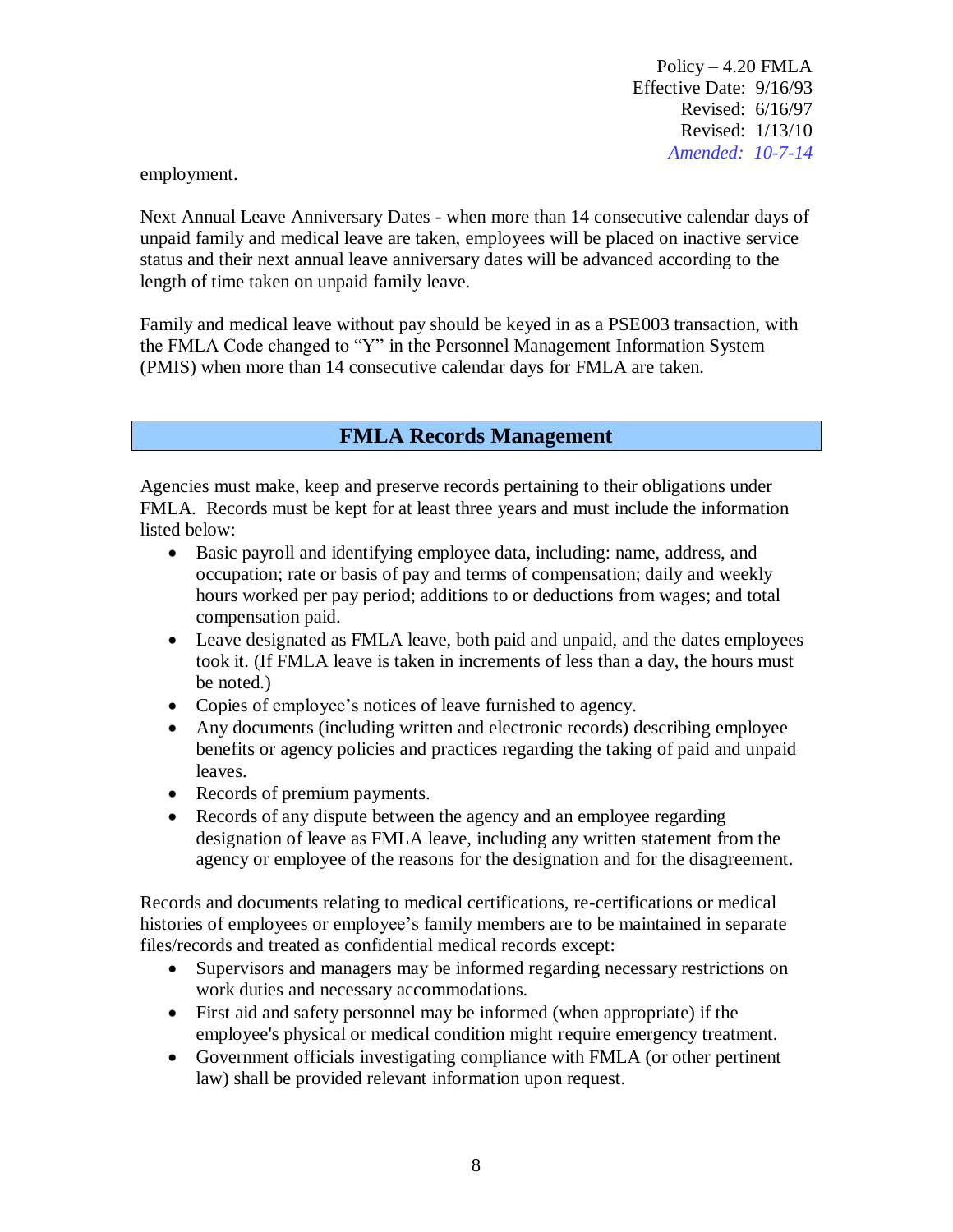#### **Glossary**

**Adoption -** The act of legally and permanently assuming the responsibility of raising a child as one's own.

**Covered Servicemember -** A member of the Armed Forces (including a member of the National Guard or Reserves) who is undergoing medical treatment, recuperation, or therapy, is otherwise in outpatient status, or is otherwise on the temporary disability retired list, for a serious injury or illness; or a veteran who is undergoing medical treatment, recuperation, or therapy, for a serious injury or illness and who was a member of the Armed Forces (including a member of the National Guard or Reserves) at any time during the period of 5 years preceding the date on which the veteran undergoes that medical treatment, recuperation, or therapy.

**Employment Benefits** - All benefits provided by the Commonwealth to salaried employees including group life insurance, health insurance, annual and sick leave, educational benefits, and retirement contributions.

**Equivalent Position** - one with the same pay, benefits and working conditions (shift and schedule) and the same or substantially similar duties, conditions, privileges, and status which require equivalent skill, effort, responsibility and authority.

**Health Care Provider** - Doctors of medicine or osteopathy that are authorized to practice medicine or surgery (as appropriate) by the state in which the doctors practice; any other person determined by the Secretary of the Department of Labor to be capable of providing health care services; and others capable of providing health care services to include only podiatrists, dentists, clinical psychologists, optometrists, chiropractors, physician assistants, nurse practitioners and nurse-midwives authorized to practice in the state and performing within the scope of their practice as defined under state law. This also includes Christian Scientist practitioners listed with the First Church of Christ, Scientist in Boston, although an employee or family member may be required to submit to a medical examination for a second or third opinion (not treatment) from a non-Christian Science practitioner.

**Intermittent Leave Schedule** - A leave schedule permitting the employee to take leave periodically for a few hours a day (less than eight hours), or for a few days, on an asneeded basis.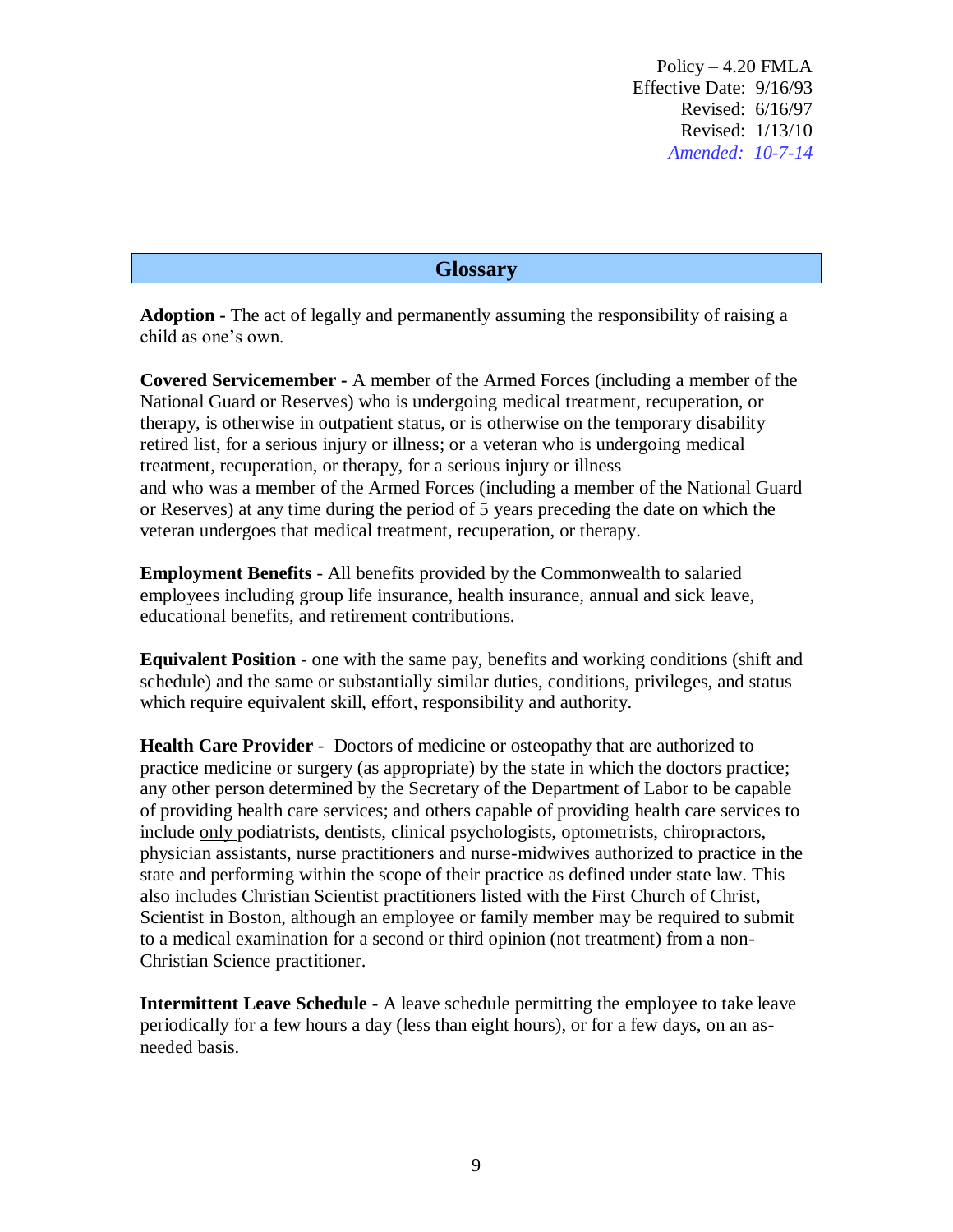**Parent** - Biological parent or individual who stood in place of the parent of the employee and was charged with the duties and responsibilities of the parent.

**Qualifying Exigency -** A reason for taking FMLA leave, arising out of the fact that the employee's spouse, son, daughter or parent is on, or has been notified of an impending call or order to active duty in the Armed Forces. Qualifying exigencies fall into 8 categories: 1) short-notice deployment, 2) military events and activities, 3) childcare and school activities, 4) financial and legal arrangements, 5) counseling, 6) rest and recuperation, 7) post-deployment activities, and 8) additional activities which arise out of active duty, or call to active duty, provided that the employee and agency agree.

**Reduced Schedule - A** leave schedule permitting the employee to reduce his or her usual number of hours worked per workweek or per workday.

**Serious Health Condition -** An illness, injury, impairment or physical or mental condition that involves inpatient care or either:

- 1. A period of incapacity lasting more than three consecutive, full calendar days, and any subsequent treatment or period of incapacity relating to the same condition that also includes:
	- Treatment two or more times within 30 days by or under the supervision of a health care provider the first of which must occur within seven days of the first day of incapacity; **or**
	- One treatment by a health care provider, within the first seven days of incapacity, with a continuing regimen of treatment; **or**
- 2. Any period of incapacity related to pregnancy or for prenatal care. A visit to the health care provider is not necessary for each absence; **or**
- 3. Any period of incapacity or treatment for a chronic serious health condition which continues over an extended period of time, requires periodic visit to a health care provider at least twice a year, and may involve occasional episodes of incapacity. A visit to a health care provider is not necessary for each absence; **or**
- 4. A period of incapacity that is permanent or long-term due to a condition for which treatment may not be effective. Only supervision by a health care provider is required, rather than active treatment; **or**
- 5. Any absences to receive multiple treatments for restorative surgery or for a condition that would likely result in a period of incapacity of more than three days if not treated.

**Son or daughter - A** biological, adopted or foster child, a stepchild, or legal ward, or a child of a person standing in place of the parent. The child must either be under age 18 or be age 18 or older and incapable of self-care because of a mental or a physical disability.